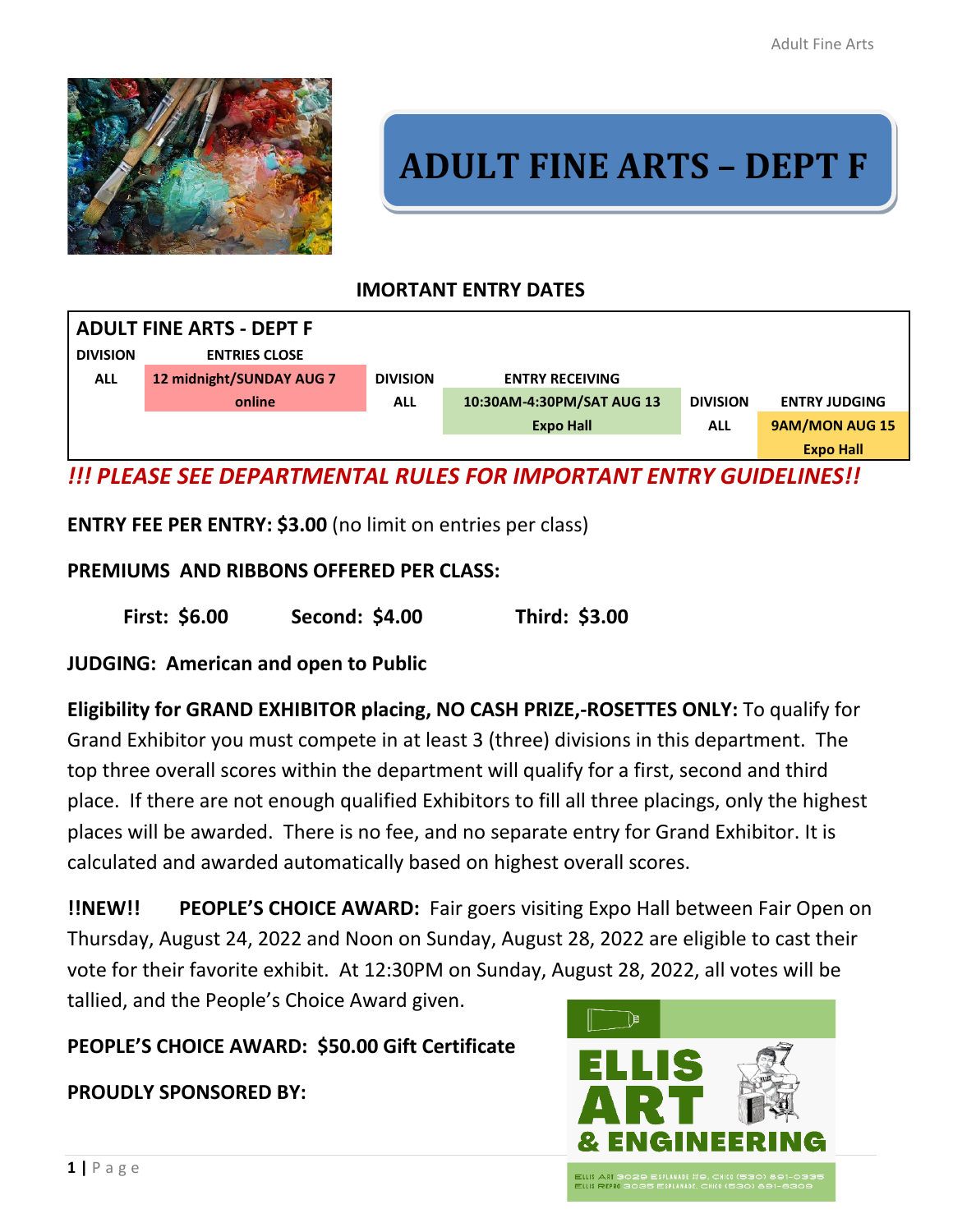#### **DIVISION 402 – PENCIL DRAWING**

#### CLASS:

- 1. Beginner Pencil– Animal or bird
- 2. Beginner Pencil Architecture or landscape
- 3. Beginner Pencil Portrait
- 4. Beginner Pencil Still Life or floral
- 5. Beginner Pencil Any other, specify
- 6. Experienced Pencil Animal or Bird
- 7. Experienced Pencil Architecture or landscape
- 8. Experienced Pencil Portrait
- 9. Experienced Pencil Still life or floral
- 10.Experienced Pencil– Any other, specify

## **DIVISION 404 – PEN OR INK DRAWING**

## CLASS:

- 1. Beginner Pen or Ink– Animal or bird
- 2. Beginner Pen or Ink Architecture or landscape
- 3. Beginner Pen or Ink Portrait
- 4. Beginner Pen or Ink Still Life or floral
- 5. Beginner Pen or Ink Any other, specify
- 6. Experienced Pen or Ink Animal or Bird
- 7. Experienced Pen or Ink Architecture or landscape
- 8. Experienced Pen or Ink Portrait
- 9. Experienced Pen or Ink Still life or floral
- 10.Experienced Pen or Ink– Any other, specify

## **DIVISION 406 – OIL OR ACRYLIC PAINTING**

## CLASS:

- 1. Beginner Oil or acrylic– Animal or bird
- 2. Beginner Oil or acrylic Architecture or landscape
- 3. Beginner Oil or acrylic Portrait
- 4. Beginner Oil or acrylic Still Life or floral
- 5. Beginner Oil or acrylic Any other, specify





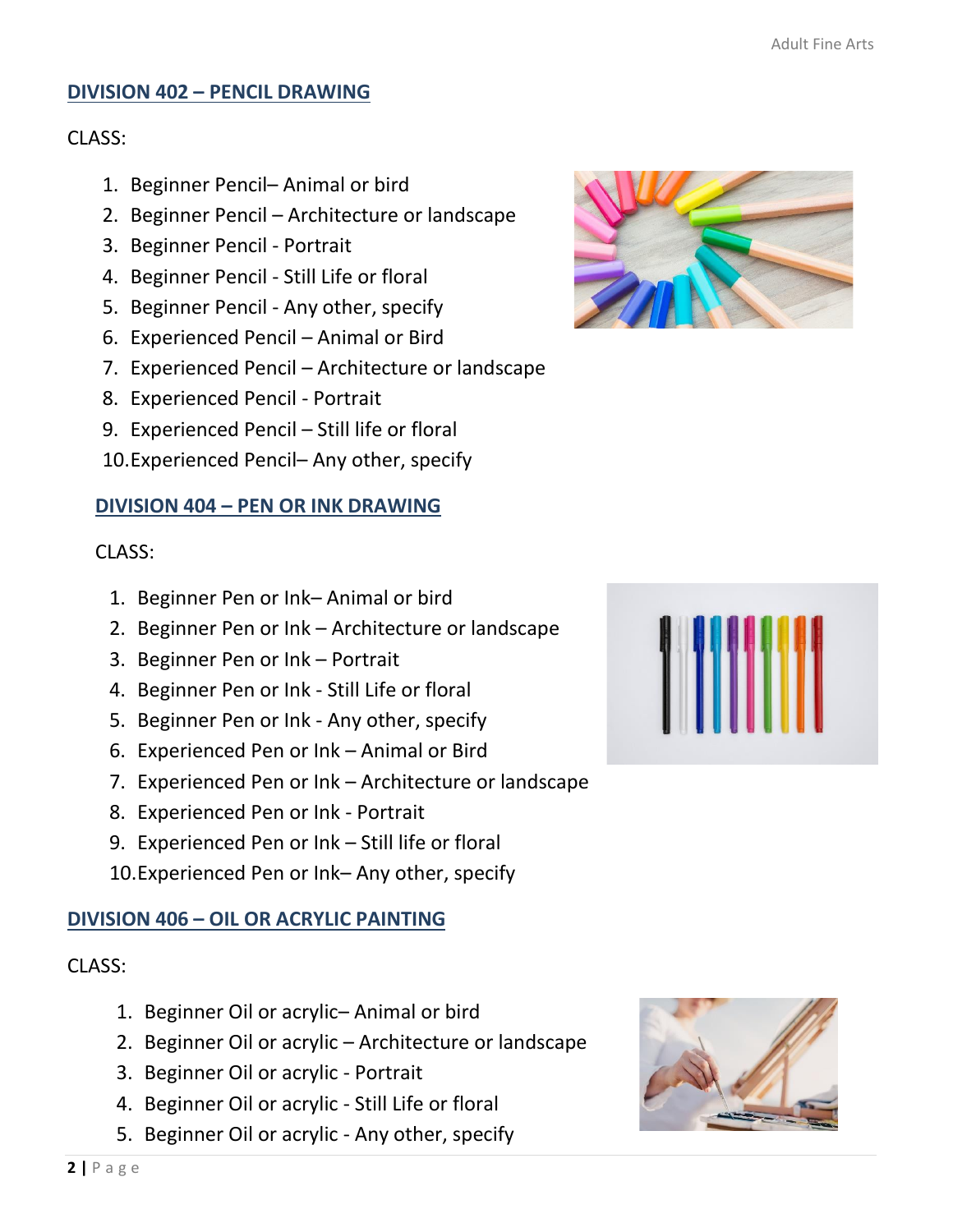- 6. Experienced Oil or acrylic Animal or Bird
- 7. Experienced Oil or acrylic Architecture or landscape
- 8. Experienced Oil or acrylic Portrait
- 9. Experienced Oil or acrylic Still life or floral
- 10.Experienced Oil or acrylic Any other, specify

**DIVISION 407 – ACRYLIC PAINT AND SIP ART:** Did you go to a Paint and Sip night and create a masterpiece? Keep the fun going, by entering your piece here, and encourage other class participants to enter theirs too!

CLASS:

1. Acrylic Paint and Sip Art, any subject, specify

# **DIVISION 408 – WATERCOLOR PAINTING**

CLASS:

- 1. Beginner Watercolor– Animal or bird
- 2. Beginner Watercolor Architecture or landscape
- 3. Beginner Watercolor Portrait
- 4. Beginner Watercolor Still Life or floral
- 5. Beginner Watercolor Any other, specify
- 6. Experienced Watercolor Animal or Bird
- 7. Experienced Watercolor Architecture or landscape
- 8. Experienced Watercolor Portrait
- 9. Experienced Watercolor Still life or floral
- 10.Experienced Watercolor Any other, specify

# **DIVISION 410 – PASTELS**

CLASS:

- 1. Beginner Pastels– Animal or bird
- 2. Beginner Pastels Architecture or landscape
- 3. Beginner Pastels Portrait
- 4. Beginner Pastels Still Life or floral
- 5. Beginner Pastels Any other, specify